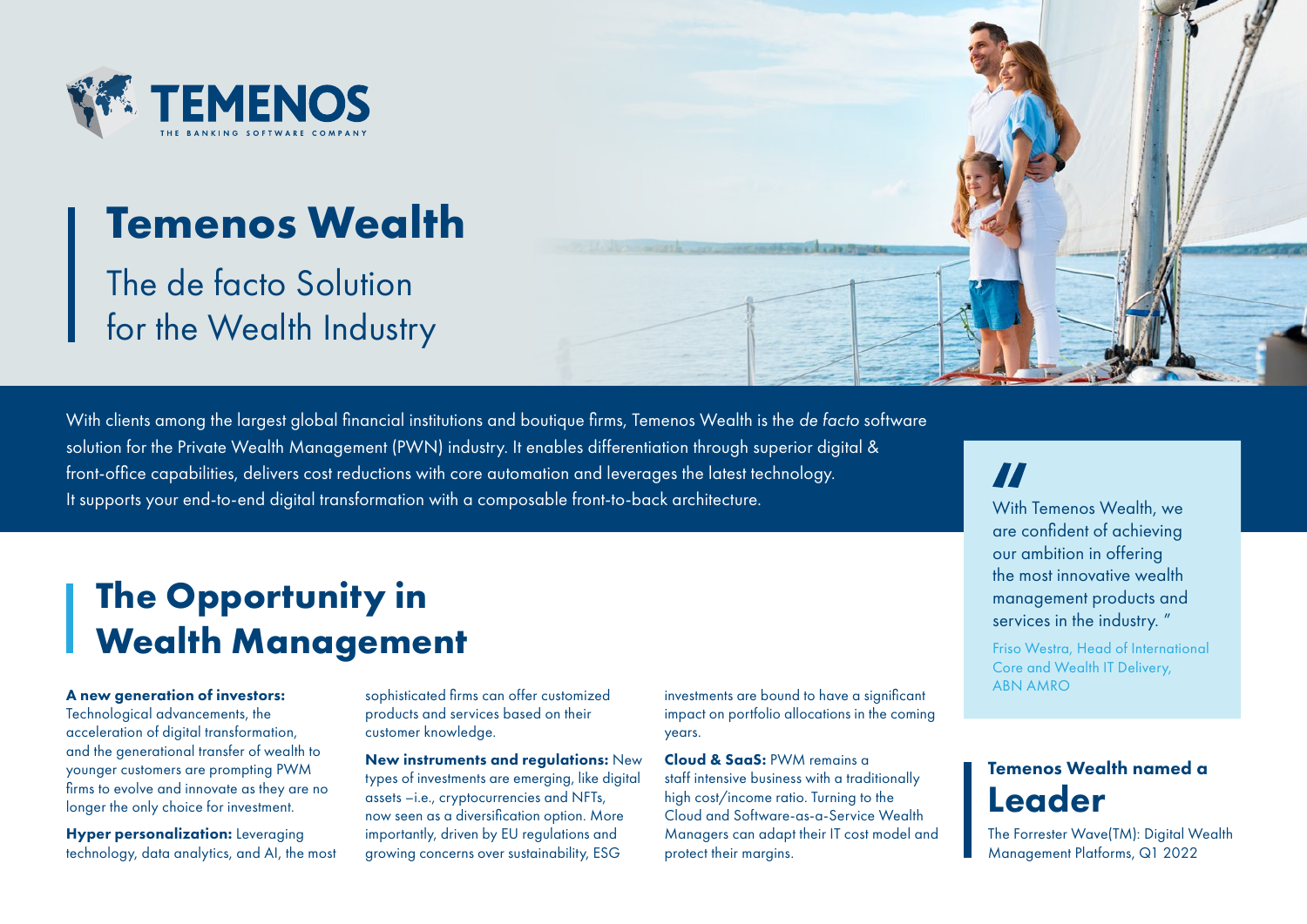# **The Challenges**

### Changing customer expectations

- Hybrid digital interactions and omnichannel customer experience are not an option anymore but the new norm
- Across segments, clients expect competitive prices but also greater personalization, and new asset types like sustainable investments or digital assets

#### High costs

- In a high-touch business where wealth progressively transfers to new generations, client acquisition, and retention are expensive.
- "Change the bank" costs to adapt to new needs are very high on legacy IT platforms

#### Time to market

- Firms must constantly innovate to keep up with competition from their peers and new digital players
- New regulations including investor protection, taxation and reporting require constant adaptation within limited timeframes.

### IT Complexity

■ Most wealth management firms lack the scale to build in-house solutions. Analytics and AI projects are complex and risky. Digital assets and blockchain requires specific expertise.



With clients among the largest global financial institution and boutique firms around the world Temenos Wealth enables differentiations and delivers an exceptional client experience.



### High performing banks spend a higher proportion of IT budget on growth and innovation

\*McKinsey Digital 2020 benchmarks Note: Maintenance includes existing business (keeping the lights on) and non-discretionary regulation

**WE TEMENOS**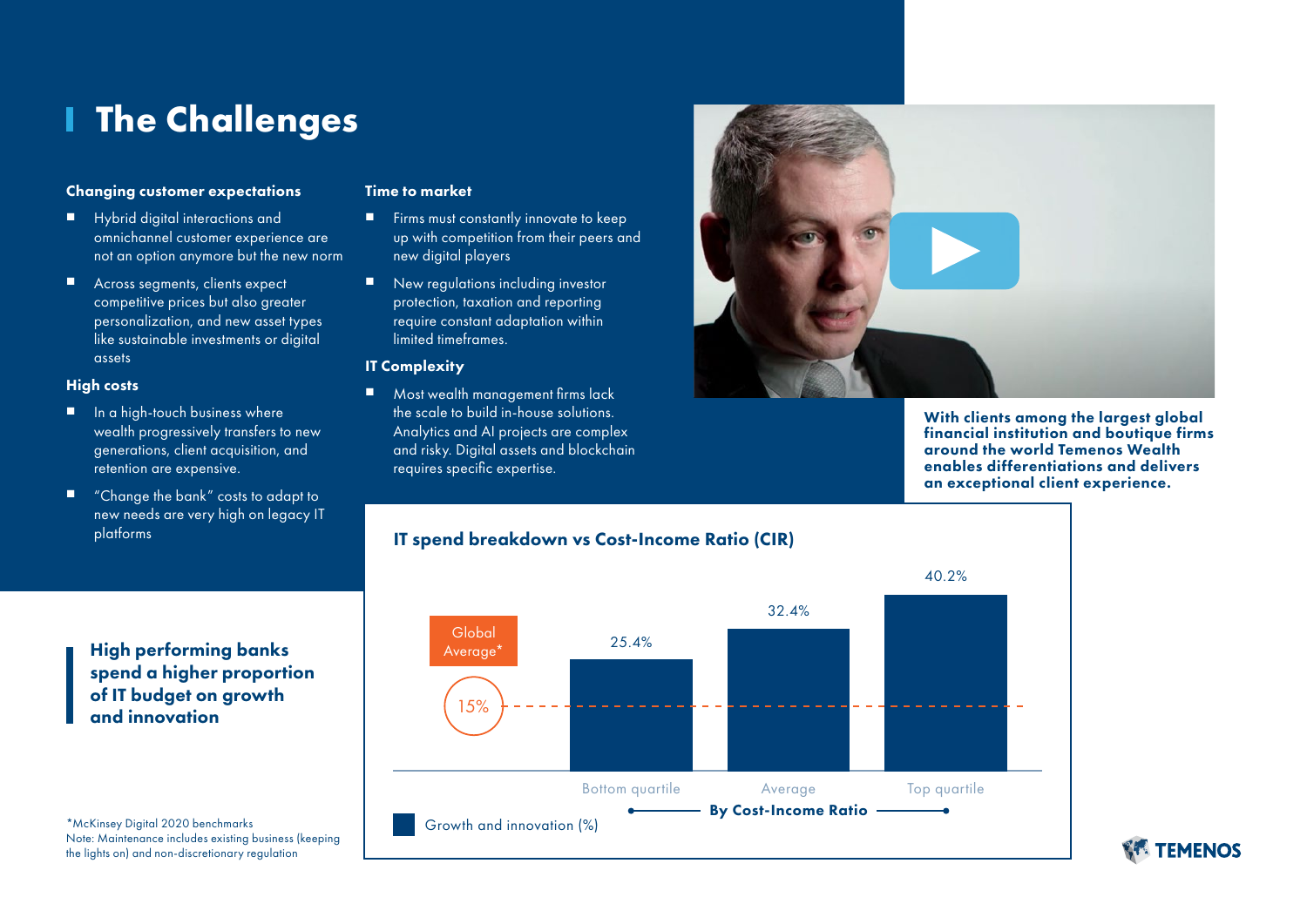# **How Temenos Wealth can help**

Temenos Wealth is an end-to-end solution made of best-of-breed standalone components that deliver an integrated, omnichannel solution to wealth managers and private bankers. It covers digital banking, customer relationship management, portfolio management, back-office processing, market data management, analytics, and XAI.

- Delivers exceptional customer experience via a self-service offering based on a versatile low-code digital platform and experience APIs.
- Enables wealth management firms to differentiate with highly personalized services, for instance, ethical or sustainable investments or AI-augmented advice. All standard asset classes are supported, including private equity structured products, and going forward digital assets like cryptocurrencies.
- Enables advisors and portfolio managers to implement the right investment strategy and deliver transparent reporting, including performance attribution.
- Highly automated to achieve high STP rates and reduce manual intervention across the value chain.
- Helps larger banks to streamline their processes and reduce their costs via its multi-entity capabilities.
- Enables firms to target the affluent mass segment in a scalable, hybrid advisory model.
- Leverages cloud technology to lower infrastructure and operational costs, available as SaaS.

## Ħ

The rapid launch of our new, truly universal digital wealth platform supports our international operations and enables us to scale for global expansion in years to come."

Fernando Beyruti, Head of Itaú Private Bank International

### **Features**

| $\frac{1}{2}$<br><b>Exceptional digital</b><br>customer experience | Efficient portfolio management<br>for all client segments | 搏<br>Al-augmented advice and<br>data analytics   |
|--------------------------------------------------------------------|-----------------------------------------------------------|--------------------------------------------------|
| Automated back-office<br>processing                                | <u> ଏ (୦)</u><br>Multi-vendor market<br>data management   | Open APIs and pre-integrated<br>vendor community |